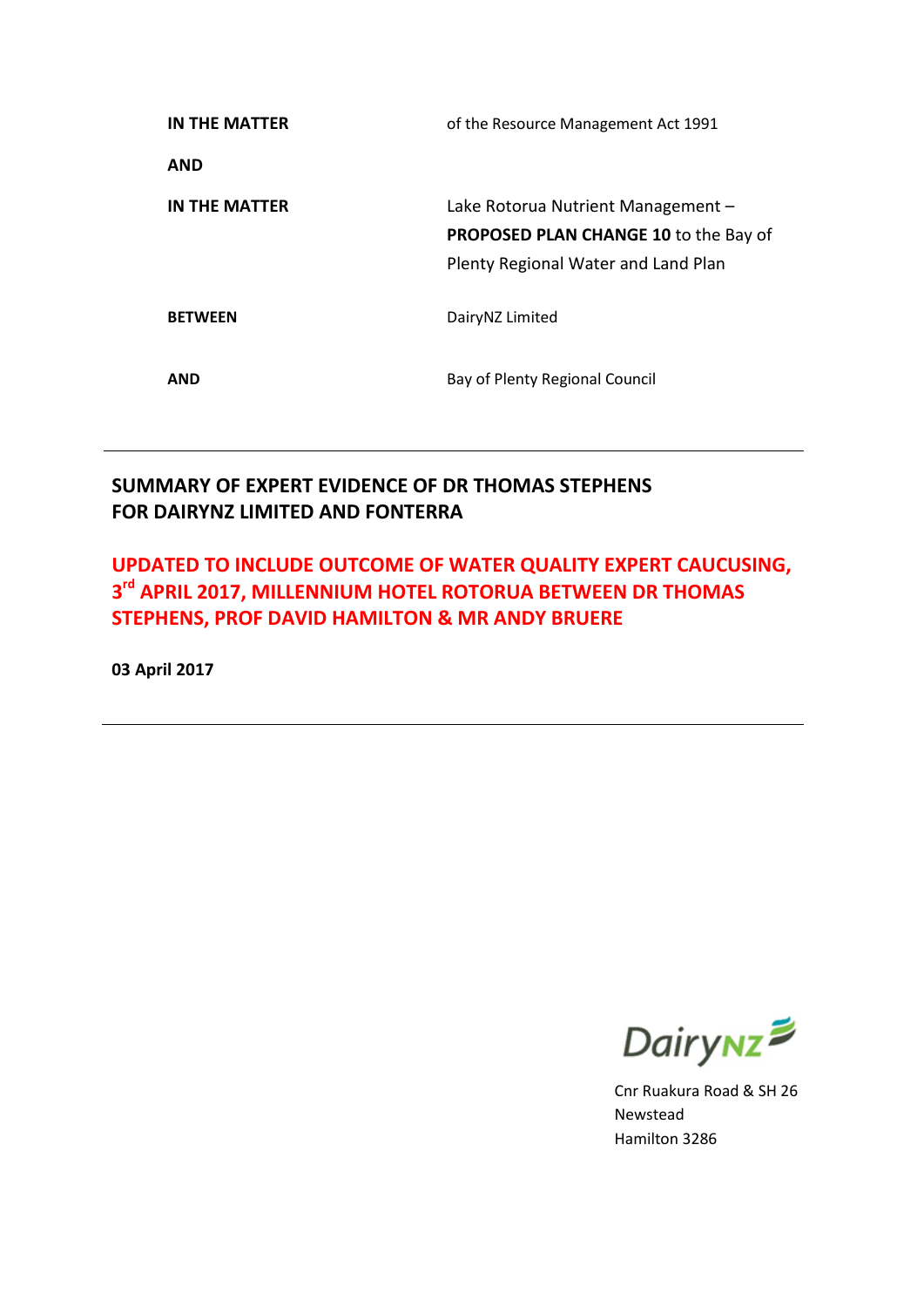# OUTCOME OF CAUCUSING HELD ON 3rd APRIL 2017 AT MILLENNIUM HOTEL ROTORUA – WATER QUALITY

#### **1. DETAILS OF CAUCUSING BETWEEN WATER QUALITY EXPERTS**

- 1.1 Caucusing was called between water quality experts for the University of Waikato (Prof. David Hamilton), DairyNZ (Dr. Thomas Stephens) and Bay of Plenty Regional Council (Mr. Andy Bruere) in the matter of proposed Plan Change 10 as regards water quality science. Dr. David Burger (DairyNZ) was also present on  $3<sup>rd</sup>$  April 2017, during caucusing held at the Millennium Hotel, Rotorua.
- 1.2 The pertinent points of agreement and a point of disagreement that remain of earlier water quality matters in contention.

#### **2. CAUCUSED MATTERS IN AGREEMENT**

- 2.1 The primary statement of evidence (Evidence) of Dr. Stephens is broadly supportive of the other water quality experts including Prof. Hamilton and Mr. Bruere. Collectively, we agree upon the need for a comprehensive science review, to ensure adaptive nutrient management achieves and sustains a TLI ≤4.2 in Lake Rotorua.
- 2.2 From this, we strongly support proposed Methods LR M2 and M3 or the need for robust science underpinning loss, mitigation and effects of both P and N upon algal blooms in the lake.
- 2.3 To avoid confusion, we have not proposed any change in the recommended nitrogen targets of LR Policy 1 in PC 10. Hence, despite our confidence that reductions in P have plausibly driven recent improvement to water quality, we support both N and P being managed at this time. Instead, it is our opinion the balance of N and P reductions might change through improved understanding of algal-nutrient dynamics and specific knowledge about Pmanagement strategies in the Lake Rotorua catchment. To act on that knowledge requires formal and robust best international scientific practice, with reviews of sufficient scope to redefine nutrient targets for the same fixed algal and clarity (effects) expected under Objective 11 of the Regional Policy Statement.
- 2.4 The science review proposed by LR M2 and M3 should be tasked with testing and reaching consensus on P-deficiency having driven improved water quality recently. The potential for alternative P-limited but dual nutrient managed scenarios to achieve Objective 11 (TLI ≤4.2), and contrasting these with the current proposed dual nutrient reductions in PC 10, is recommended for implementation of an adaptive management approach.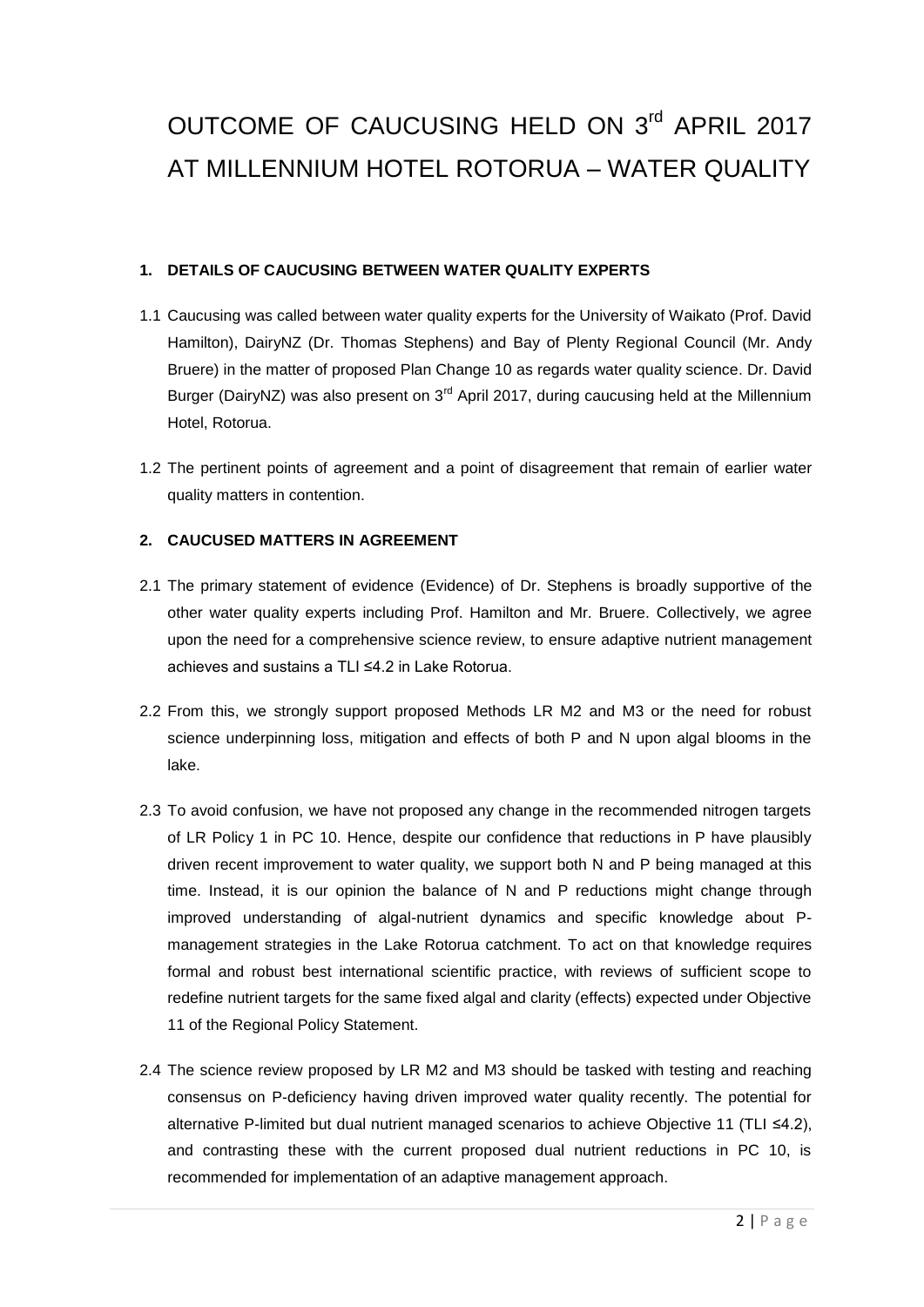- 2.5 We agree that the analysis provided by Dr. Stephens in regards trends is correct, and as produced for Abell et al. (2012). The apparent disagreement stemmed from the use of the seasonal Kendall slope estimator in conjunction with time-series deconstruction, to determine both the median rate of change and also the precise timing of change. Clarification was needed to confirm all trend information and periods of analysis were as stated for 2001-2012.
- 2.6 We agree the evidence proposed by Dr. Stephens demonstrates likelihood for P-deficiency having driven recent improved TLI to ≤4.2 at Lake Rotorua (e.g., equivalent magnitude of decreasing trends for TP and Chl-a that are two-fold greater than TN; increased TN/TP ratios during 2012 and 2014 of TLI ≤4.2; alum-driven reduction directly targeting TP, leading to reduced algal biomass since 2006, and a consequent reduction in TN). Cyanobacteria, in particular potentially N-fixing groups, underwent a x1000 fold reduction following alum dosing, in line with increased P-deficiency and potentially resulting in lesser atmospheric N inputs (i.e., fixation) (as evident in Figure 7 of Smith et al., 2016 reproduced here on page 11).
- 2.7 Pieced together in chronological order, reduced in-lake TN and ON of 3%/yr and 5%/yr respectively (2001-2012, *p*<0.05), is plausibly *a consequence rather than cause* of reduced algal, especially cyanobacterial, biomass. The timing of that reduction in cyanobacterial biomass since 2006 noted in 2.6 above, with the onset of alum dosing, instead points to a deficiency of P caused by alum having been a likely cause (i.e., driving the equivalent magnitude of reduction in TP and Chl-a, and lesser reduction in TN).
- 2.8 From 2.1-2.7 above, we agree that robust information should be prioritised by the science review about P-mitigation across all land use types, to generate specific estimates of catchment-scale P-loading reductions (i.e., potential for, effects and cost of actions to reduce P-loss, tailored to catchment-specific land users). This will also be critical to exploring alternative dual nutrient management approaches focussed on greater P-limitation to sustain a TLI ≤4.2, but under reduced anthropogenic P-loading instead of our present reliance on alum.

#### **3. CAUCUSED MATTER IN DISAGREEMENT**

- 3.1 Following caucusing between experts, a single matter remains in disagreement but that disagreement does not affect the proposed structure and implementation of PC 10. Instead, it should be prioritised for review and addressed by consensus in the science review proposed by LR M2 and M3.
- 3.2 In Section 5 of the Summary of Evidence of Dr. Stephens, multiple independent strands of whole-lake, long-term evidence in Lake Rotorua have been linked to a deficiency of P (or Plimitation) being likely responsible for recently improved water quality. However, a point of disagreement remains about the weighting to assign this evidence and that of nutrient enrichment bioassays in the primary statement of evidence of Prof. Hamilton. This point of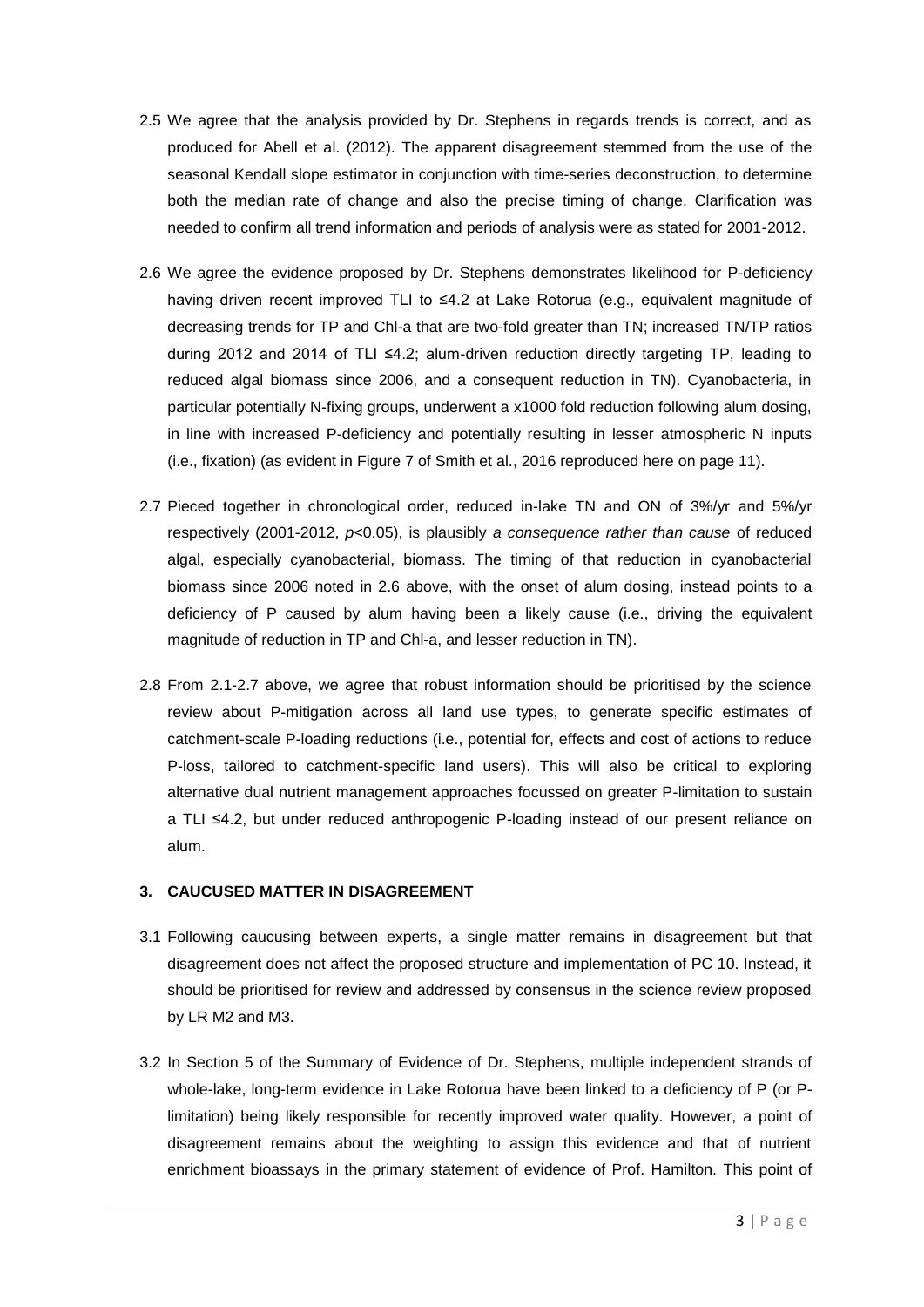disagreement is also one expressed in the international literature around the relevance of methods that can be used to identify nutrient limitation of phytoplankton. Whether P-limitation is sufficiently widespread and consistent to be definitive cannot be agreed by all experts and needs to be addressed by the science review.

- 3.3 Whilst we agree managing P-alone could plausibly and effectively deliver the same outcome as managing N and P together for a TLI of ≤4.2. We disagree on the loading of P required to do so. This point should also be addressed by the Science Review proposed by LR M2 and LR M3.
- 3.4 In clarifying this point, we reiterate strong support for Methods LR M2 and M3, including assessment of in-lake nutrient processes and phytoplankton nutrient limitation, to resolve disagreement in 3.2.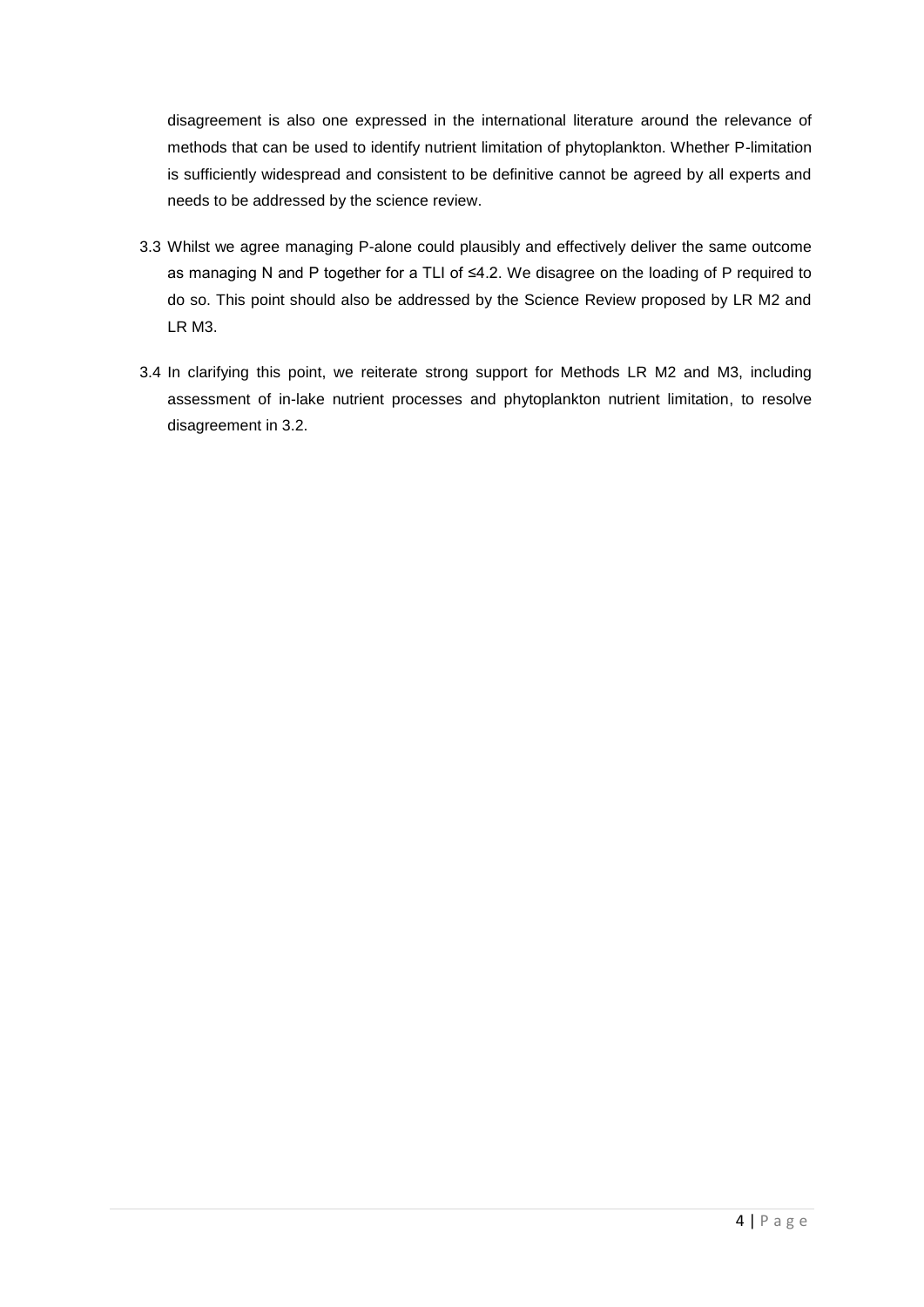## PERSONAL SUMMARY OF EVIDENCE

# DR THOMAS STEPHENS (DAIRYNZ & FONTERRA)

What follows hereafter is and remains the expert opinion of Dr. Thomas Stephens only, following and revised by caucusing

#### **CONTENTS**

| 1. Introduction                                                      | 6  |
|----------------------------------------------------------------------|----|
| 2. Summary                                                           | 6  |
| 3. TLI Improved prior to alum dosing (pre-2006)                      |    |
| 4. A deficiency of P (P-limitation) drove TLI improvement since 2006 |    |
| 5. P-Management is uncertain but critical                            | 10 |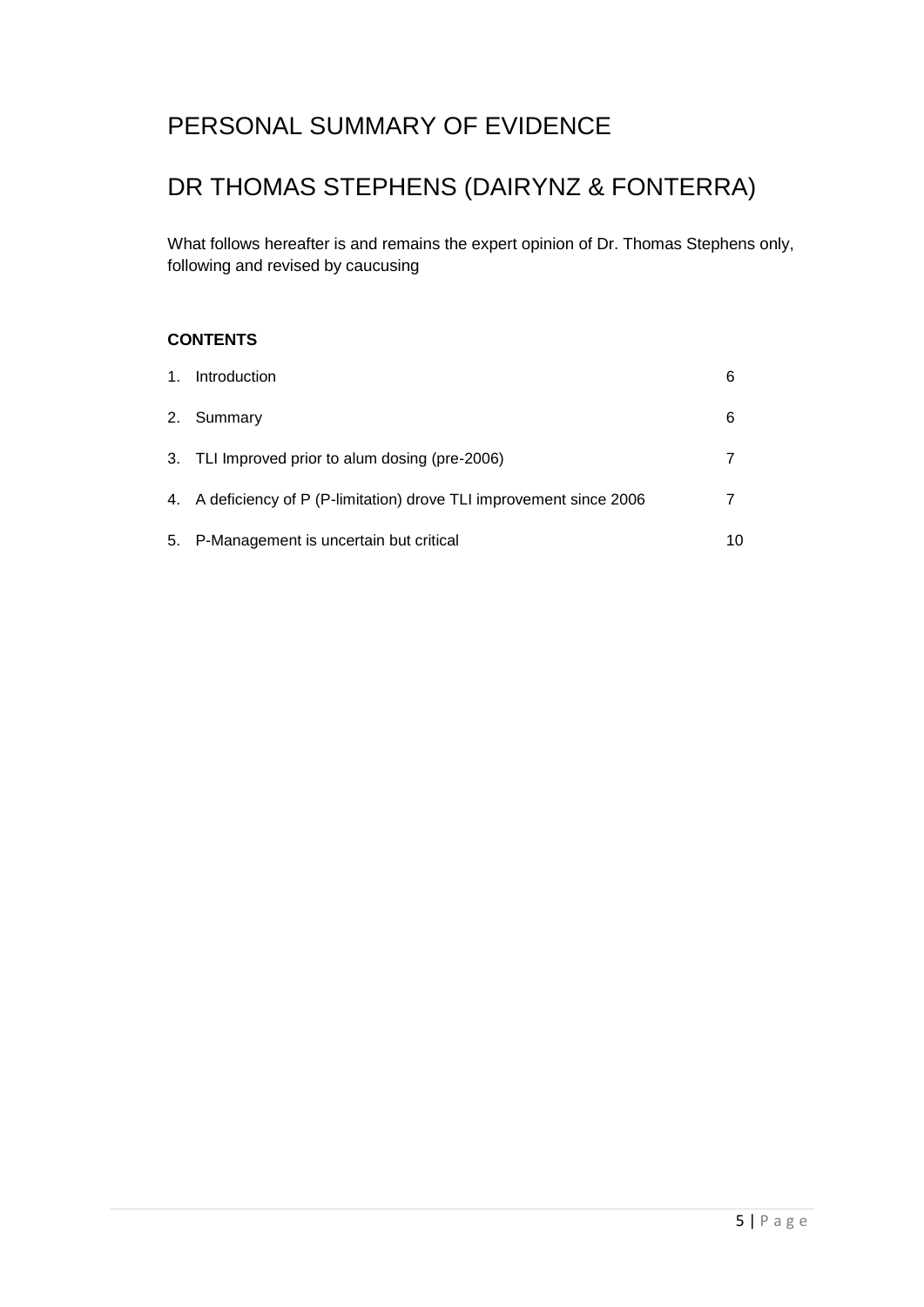#### **4. INTRODUCTION**

4.1 My full name is Thomas William Stephens. My qualifications and expertise are set out in my Statement of Primary Evidence ("Evidence"). I confirm I have read the Expert Witness Code of Conduct set out in the Environment Court Practice Note 2014 and agree to comply with it.

#### **5. SUMMARY**

- 5.1 The purpose of my Evidence is limited to the need for a comprehensive science review to ensure an adaptive management approach is adopted for P and N, by PC 10.
- 5.2 To emphasise the need for ongoing science reviews, my Evidence examined the evolution of science regarding algal-nutrient dynamics within Lake Rotorua, from the early 1970s to Present. In particular, five findings are presented, three of which are visited in greater detail in later sections:
- 5.2.1 Lake Rotorua attained a TLI ≤4.2 in 2012 and 2014 unexpectedly, under circumstances of increased anthropogenic N-loading and decreased anthropogenic P-loading;
- 5.2.2 The lake's response to alum including x1000 fold reductions in N-fixing cyanobacteria and statistical evidence for lake-wide, long-term rising P deficiency are robust evidence that algal biomass was increasingly likely to be P-limited throughout the period of improving water quality (e.g., TP and Chl-a trending down at twice the rate of TN; TN/TP ratios rising 6%/yr over 2001-2012; TN/TP mass ratios >20 indicating strong P-limitation during 2012 and 2014 [Abell et al., 2012]). By contrast, in the 1970s scientific consensus at the time believed algae were largely N-limited, before revising this in the 2000's to suggest algae were alternately P, N or co-limited, and most recently, scientific review has suggested nutrient addition bioassays to be inappropriate and the information they generate, contradictory and spurious, for identifying which nutrient(s) to manage algal blooms to lesser biomass with;
- 5.2.3 Lake improvement by increased P-limitation raises the potential for greater emphasis on P-management to manage for algal blooms in Lake Rotorua;
- 5.2.4 Marked reductions in P-loading will be required whether for a P- or co-limited TLI ≤4.2 in Lake Rotorua, emphasising the need for robust research into P-mitigation strategies as part of the adaptive management proposed by PC 10.
- 5.2.5 If equal or greater reductions in P are not made to match any reduction in N, water quality will be degraded by increased cyanobacterial dominance (referring to 2.2.2, relative to mass ratio). That will counter-act or make reductions in N-loss by land users less effective, and could increase potential toxicity effects on the lake for both native biodiversity and recreational users.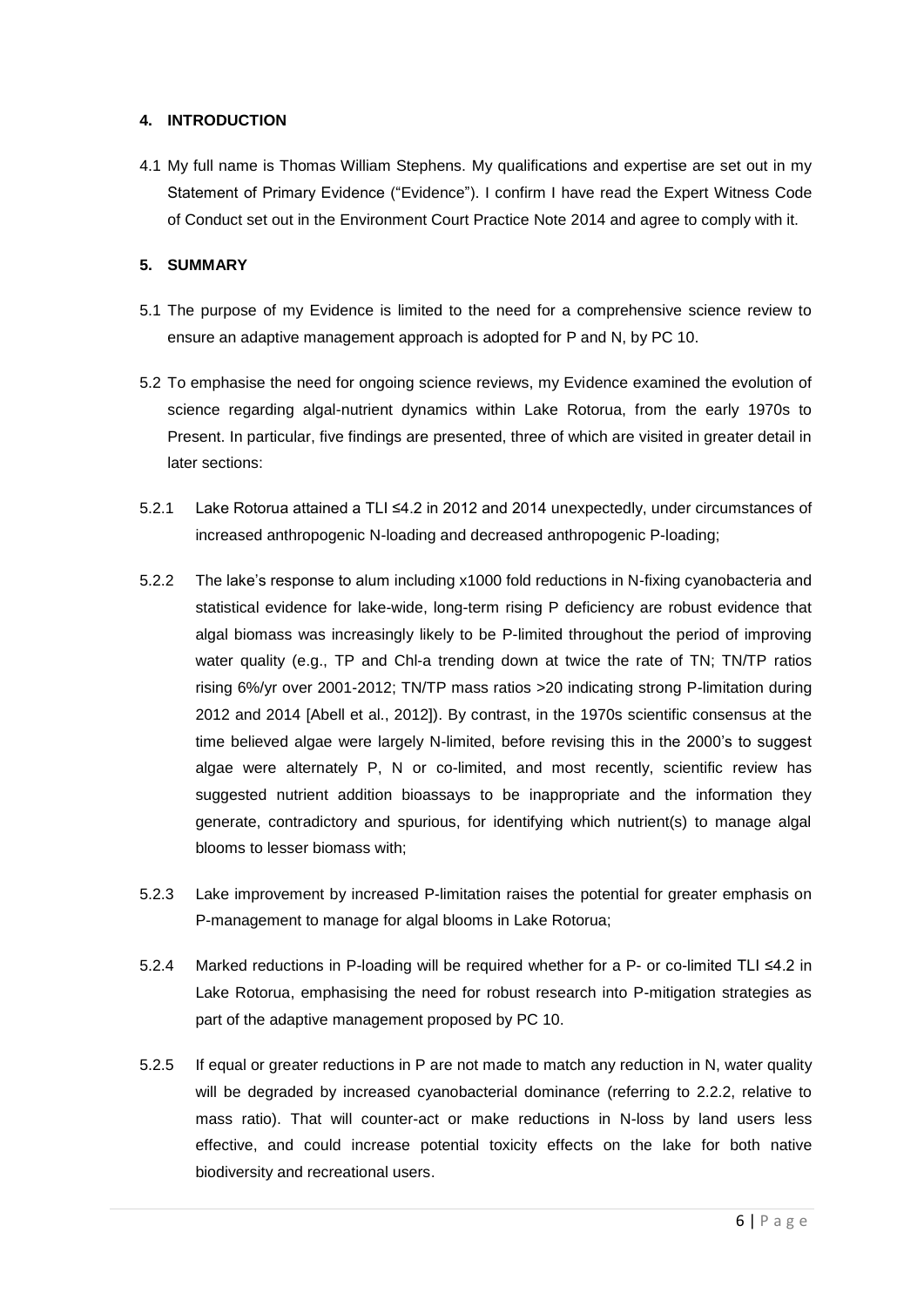#### **6. TLI IMPROVED PRIOR TO ALUM DOSING (PRE-2006)**

- 6.1 In paragraphs 1.4, 2.4 and 2.9 of Prof. Hamilton's rebuttal, he suggests the time-series analyses reported in my Evidence were "truncated" or "selective", to indicate I was incorrect to identify improving TLI prior to alum dosing in 2006.
- 6.2 The statistical information I reported in my Evidence is identical to those reported in Abell et al. (2012), where in fact, I led the time-series analysis. Likewise, in paragraph 4.4 of my Evidence I stress the time-period over which trend statistics were generated, to be 2001- 2012, in keeping with my analyses for Abell et al. (2012). This applied to all further reference in my Evidence about trend statistics (e.g., paragraphs 5.2, 5.4, 5.5, 6.4 of my Evidence).
- 6.3 In Figures 4.1 and 4.2 of Abell et al. (2012), improved TLI is evident since 2003, in the deconstructed time-series for TP and Chl-a. Both figures are reproduced here on pages 9-10.
- 6.4 Time-series deconstruction is a common statistical tool that complements trend testing. The latter determines the typical or median rate of change scaled to the full time-window, whilst the former indicates precisely where in that window change originated (i.e., unless you deconstruct a time-series, trend analysis will not tell you when a change began). This required clarification in caucusing.
- 6.5 With that in mind, I identified in paragraphs 4.4 and 4.5 of my Evidence, that trends for reduced TP and Chl-a began three years prior to alum dosing, in 2003. Given little change in climate was noted by Hamilton et al.  $(2012:19)^1$  for the period 2000-2009, and as alum dosing began later in 2006, this points to an important but poorly understood process driving TLI in Lake Rotorua (i.e., causing ~0.5 TLI variation over two years).
- 6.6 In paragraph 4.5 of my Evidence I link this inference to the value of frequent science reviews, and not to detract from the importance of alum dosing driving later improvement. For instance, I indicate in paragraph 4.5 that most marked improvement in TLI occurred later, between 2010 and 2012, following increased alum dosing. Hence, I disagree with Prof. Hamilton in paragraph 2.9 of his rebuttal where he suggests my evidence "should be disregarded" for using a starting period of 2003, when in fact I have not done so here nor too in Abell et. al. (2012) – a misunderstanding repeated at paragraphs 2.10 and 2.11 of Prof. Hamilton's rebuttal.

#### **7. A DEFICIENCY OF P (P-LIMITATION) DROVE TLI IMPROVEMENT SINCE 2006**

**.** 

7.1 Alum is the principal cause of improvement in TLI since 2006 – I noted no disagreement in that inference. However, it was suggested the lake had not then become more P-limited by Prof. Hamilton in paragraphs 2.14 and 2.25(ii) of his rebuttal, despite this being acknowledged

 $1$  Footnote 19 from Evidence – "whilst globally there have been obvious warming trends for the 1960s and 2010, there appears to have been little change in air and water temperature of Rotorua and the lake".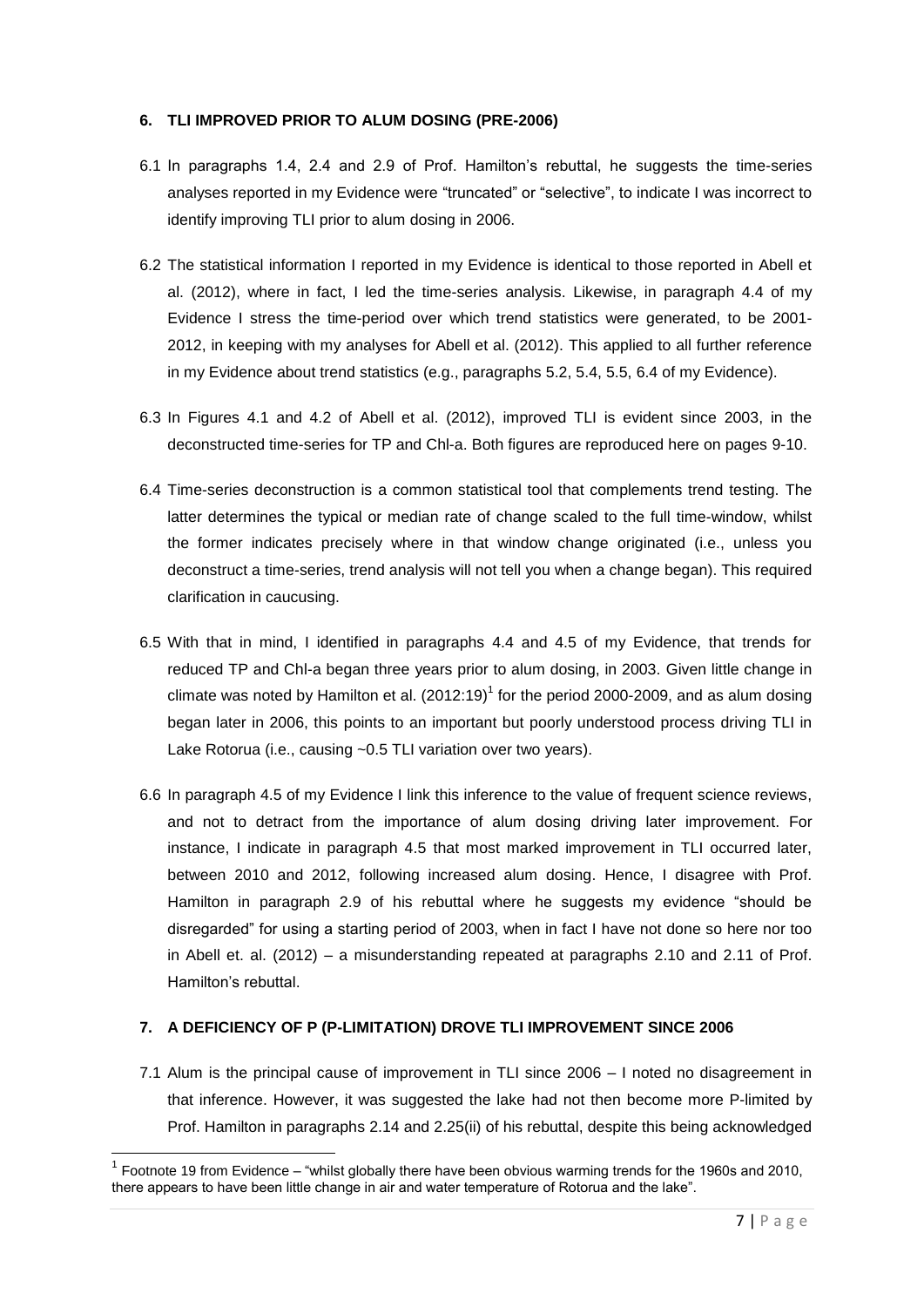in technical reporting by other Council scientists (e.g., Scholes 2013; Scholes and Hamill,  $2016^2$ ).

- 7.2 To explain Section 5 of my Evidence linking alum to evidence for P-deficiency or P-limitation, it is worth noting that alum has a direct impact only on P availability, essentially locking or sequestering P. Now, if alum is the principal cause of marked improvement in TLI to ≤4.2 in 2012 and 2014, then because anthropogenic N-inputs actually rose over the last decade, the root cause of any lake improvement can reasonably be directly linked to reduced P-loading. So, greater incidence of P-limitation of algae. For instance, Scholes (2013) revealed significantly increased NNN concentrations in 6 of 8 inflowing streams ranging between 0.1- 1.4%/yr (*p*<0.05), to conclude that TN-loading from the land had actually increased during the period of improved TLI at Lake Rotorua (2002-2012). Again, alum has not locked up or sequestered N directly but has potentially reduced water column N.
- 7.3 Alum release into the Utuhina and Puarenga streams and sequestration of P both in-stream and in-lake, explains how in-lake dissolved P and TP reduced by 19%/yr and 8%/yr respectively from 2001-2012 (*p*<0.05). Together with rising anthropogenic N-loading, alum offers an explanation for why whole-lake TN/TP ratios also rose by 6%/yr (2001-2012; *p*<0.05), particularly as alum is unlikely to have directly altered denitrification or internal Ncycling from Lake Rotorua (Hecky, pers. comm., 29/03/2017). Increased TN/TP ratios resulted in more strongly P-limited conditions for 2012 and 2014 when TN/TP ranged 20-28, the very same years when in-lake conditions met long-term objectives for lake TLI of ≤4.2. This is my first line of evidence pointing to P-deficiency having driven improved water quality in Lake Rotorua.
- 7.4 A second line of evidence is the similarity of change or trends in TP and Chl-a concentrations from 2001-2012. TP and Chl-a reduced by equivalent rates of 7%/yr and 8%/yr whereas TN reduced by less than half that of algal biomass (*p*<0.05) (Abell et al., 2012). In an exhaustive and comprehensive peer-reviewed synthesis of lake algal-nutrient research to date, Schindler et al. (2016) recommend such a trend-based approach to identifying which nutrient(s) to direct policy at for managing lakes to lesser algal productivity. A deficient nutrient to target for control will be that or those approximating change in algal biomass, across the whole-lake and over multiple blooms (Schindler et al., 2016). Here, Abell et al. (2012) reveal the trends reported above were indeed lake-wide, being reproduced by both stations in Lake Rotorua from over a decade of monitoring algal responses to changes in nutrient availability.
- 7.5 Adopting recommended scientific practice for lake algal-nutrient management, the equivalent reductions in whole-lake TP and Chl-a across Lake Rotorua for more than a decade and their dissimilarity in magnitude from changes in TN, provide a second line of evidence that Pdeficiency or P-limitation is the cause of recent improved water quality.

 2 Scholes and Hamill (2016:83) state "phytoplankton growth is now much more strongly limited by phosphorus than nitrogen".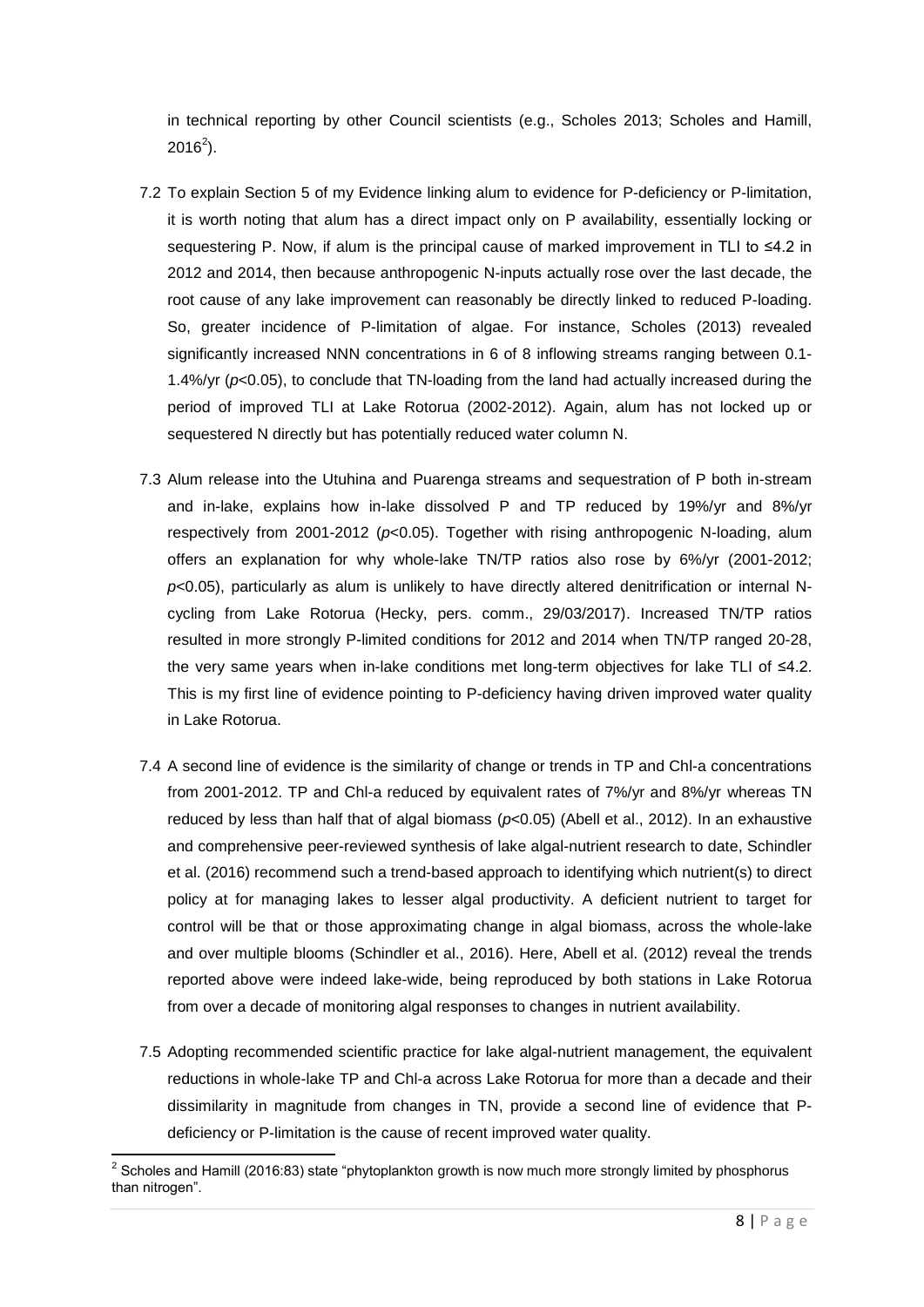- 7.6 In their peer-reviewed review of the science, Schindler et al. (2016) demonstrate that nutrient addition bioassays have consistently failed to predict lake responses, to real-world *reductions* rather than *addition* of nutrients, from over 40 years of whole-lake experimentation. Nutrient addition bioassays, being conducted for very limited periods of time (days) in minute fractions of a whole lake (litres) "often give spurious and confusing results" that bear little relevance to solving the problem of algal blooms in lakes (Schindler et al., 2016: 8923)<sup>3</sup>. For this reason, we need to exert caution about interpreting the findings of nutrient addition bioassays in isolation from whole-lake information.
- 7.7 Now, in a third line of evidence for P-deficiency having driven recent improved TLI to ≤4.2 at Lake Rotorua, I revealed that the alum-driven reduction in algal biomass since 2006 was most stark in cyanobacterial species. Cyanobacteria, especially N-fixing forms, underwent a x1000 fold reduction (please refer to Figure 7 of Smith et al., 2016 reproduced here on page 11).
- 7.8 The alum-driven decline in atmospheric N-fixation plausibly explains why organic or algalsupplied N fell by 5%/yr from 2001-2012 ( $p<0.05$ ), considerably more than coeval TN declines of 3%/yr, and whilst anthropogenic N-loading actually increased by 0.1-1.4%/yr (from 2002- 2012; *p*<0.05) (Scholes, 2013). That difference of greater organic-N reduction on a background of rising inorganic-N is important; it suggests any reduction in TN was not likely to be linked to N-deficiency as inorganic-N is the principal source of N for algae (i.e., for inorganic N to be limiting, TN reductions would have been equal to or greater than that of organic-N [Schindler et al., 2016]).
- 7.9 Pieced together in chronological order, reduced in-lake TN of 3%/yr (2001-2012, *p*<0.05), is plausibly *a consequence rather than cause* of reduced algal, especially cyanobacterial, biomass. The timing of that reduction in cyanobacterial biomass since 2006, with the onset of alum dosing, instead points again to a deficiency of P caused by alum having directly driven an equivalent reduction in Chl-a and then indirectly, considerably less reduction in TN but primarily organic-N.
- 7.10 Essentially, whilst the anthropogenic N-tap continued to flow, the atmospheric N-tap driven by cyanobacteria was likely reduced, through the reduction in TP caused by alum. This deductive approach to explaining changes not simply in TP and Chl-a but also algal community composition and TN across the whole-lake and in the long-term through greater Plimitation (caused by alum), is one recommended by Schindler et al. (2016) to reliably identify a deficient nutrient(s) to prioritise for lake management of algal blooms.
- 7.11 In Section 5 of my Evidence, I have purposely linked multiple independent strands of whole-lake, long-term evidence in Lake Rotorua, to a deficiency of P (or P-limitation) being highly likely to be responsible for recently improved water quality. From this, managing P-

 3 Schindler et al. (2016) refer to small-scale experiments of short duration, where nutrients are added rather than removed which include nutrient addition bioassays.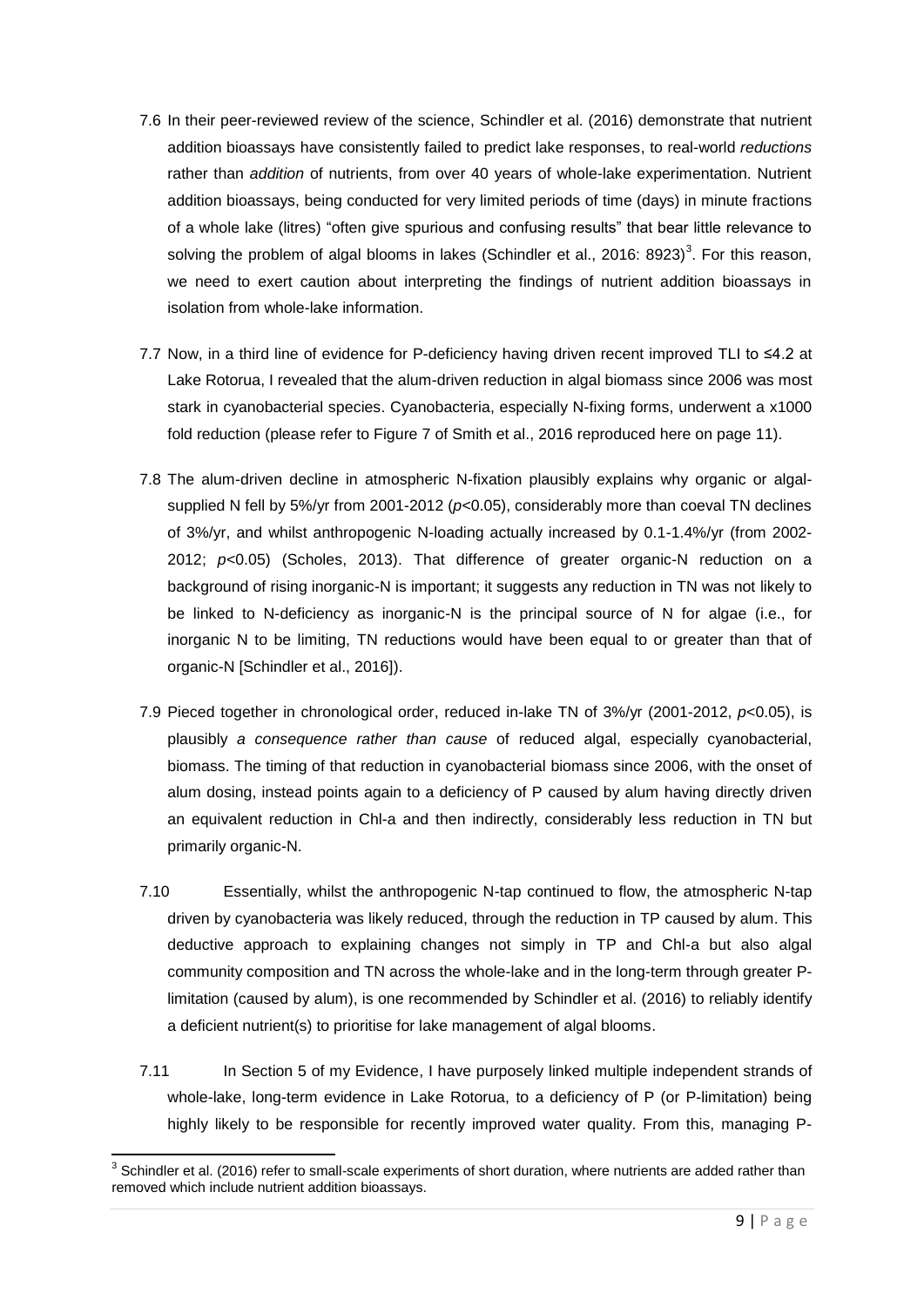alone could plausibly and effectively deliver the same outcome as managing N and P together for a TLI of ≤4.2.

7.12 I would reiterate the comprehensive review by Schindler et al. (2016) that identifies an inability of short-term, nutrient addition bioassays to represent whole-lake algal-nutrient dynamics, and that adding nutrients to a lake does not indicate the effect of their removal. Schindler et al. (2016:8924-8925) suggest caution about an approach reliant on nutrient addition bioassays, when they state "we suggest that such assays no longer be used to guide eutrophication management in whole lakes" and "it is unfortunate this short-coming of nutrient enrichment bioassays has not been understood by…regulatory agencies". Earlier caucusing remains in disagreement about the weighting and value of whole-lake and bioassay based evidence.

#### **8. P-MANAGEMENT IS UNCERTAIN BUT CRITICAL TO MANAGING LAKE ROTORUA**

- 8.1 Prof. Hamilton omits preceding text of my Evidence in paragraph 2.26 of his rebuttal, to omit my stating "the scientific evidence is *uncertain regarding, whether*" (emphasis added) prioritising P-management would carry with it lesser cost or risk. Instead, he alleges that is in fact the case.
- 8.2 Certainly, P-management has been successful the world over in managing algal blooms, and is widely accepted to incur costs between a quarter to a tenth those of both P- and Nmanagement (Sterner, 2008; Schindler et al., 2008). Schindler et al (2016) cite numerous independent peer-reviewed publications documenting 39 lakes of varying state, size and land use across 9 developed countries where eutrophication decreased following P-management. Although possible to incur considerably lesser cost, given the limited research into dedicated P-strategies, that is those that target P rather than N specifically on Rotorua urban, farm or forestry land, I cannot say by how much nor too confirm therefore it will definitively be the case in Lake Rotorua as I stressed in Section 7 at paragraphs 7.3, 7.6 and 7.7.
- 8.3 I acknowledge the recently circulated note by Dr. Richard McDowell into the potential efficacy of P-management strategies across wider New Zealand and Australia. This information like the earlier McDowell (2010) and McDowell et al. (2013) report, is largely generic with widely varying estimates of modelled P-reduction, although updated to include a single representative dairy farm from within the Rotorua catchment but remaining otherwise reliant on information gathered from differing farming systems on dissimilar soils, slope and climate in New Zealand – all key drivers of TP-loss from land use.
- 8.4 It remains highly uncertain what the potential for, efficacy and cost of P-mitigations will be in the Rotorua catchment, as reported by Park (2017) who states "there is considerable uncertainty about the level of P loss from different activities and the options available for reducing these P losses". This is especially the case for drystock, forestry and urban land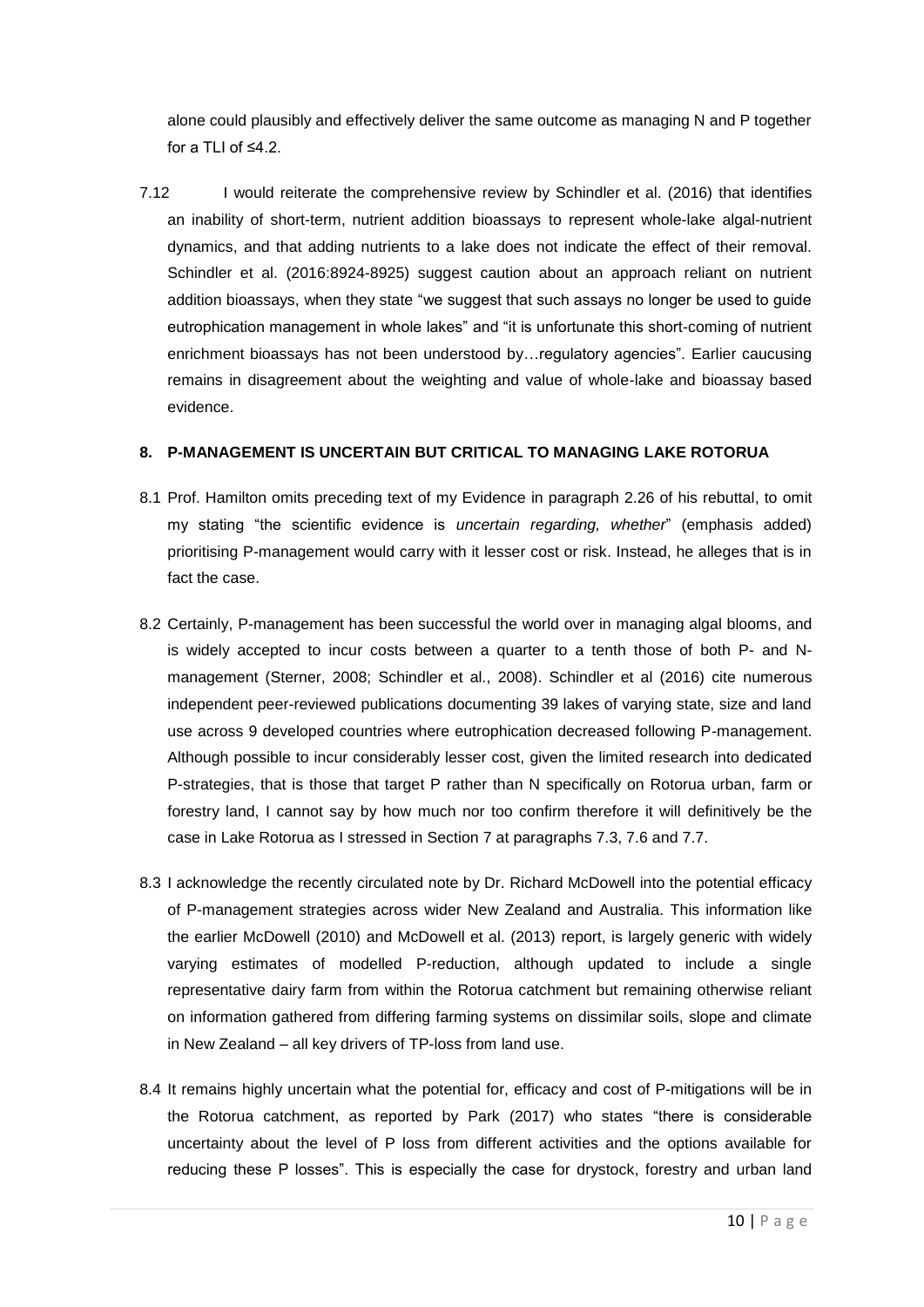users given the focus of McDowell et al. (2017) on dairying only. For instance, whether a single modelled dairying farm is representative of all dairy farms in Rotorua catchment, Table 4A in Hamilton et al. (2012:69) notes dairying contributes only 16% of the lake's anthropogenic P-load (4 of 25.3 tonnes/yr). Instead, 53% is contributed from drystock (13.4 tonnes TP/yr), 15% by urban and wastewater sources (3.9 tonnes TP/yr) and 7% from forestry users (1.8 tonnes TP/yr). Notably, an update to estimated anthropogenic TP loadings is required to more reliably indicate contemporary land-use associated TP-loading (e.g., sources, proportions).

- 8.5 In Section 6, my Evidence points out that whether the lessons of alum-driven greater Plimitation alter future lake management, to achieve the 43-64% reduction in anthropogenic Ploss proposed by PC 10 for co-limitation to TLI ≤4.2, P-strategies will need to be better researched. Principally, the costs, risks and effects thereof when tailored to the specific catchment farming systems, forestry blocks and urban sources, which caucusing has agreed should be a priority for the science reviews proposed by LR M2.
- 8.6 To avoid confusion, I should reiterate that in paragraph 6.6 of my evidence I state both the lack of supporting research into P-management strategies and a possible requirement of the operative Regional Policy Statement for a TN rather than effects-based objective, I have not proposed any change in the recommended nitrogen targets of LR Policy 1 in PC 10. Hence, despite my confidence that reductions in P alone have driven recent improvement to water quality, I have to support both N and P being managed at this time. Instead, it is my opinion the balance therein might change through improved understanding of algal-nutrient dynamics and specific knowledge about P-strategies in the Lake Rotorua catchment. To act on that knowledge requires formal and robust best international scientific practice, with reviews of sufficient scope to redefine nutrient targets for the same fixed algal and clarity (effects) expected under Objective 11 of the Regional Policy Statement.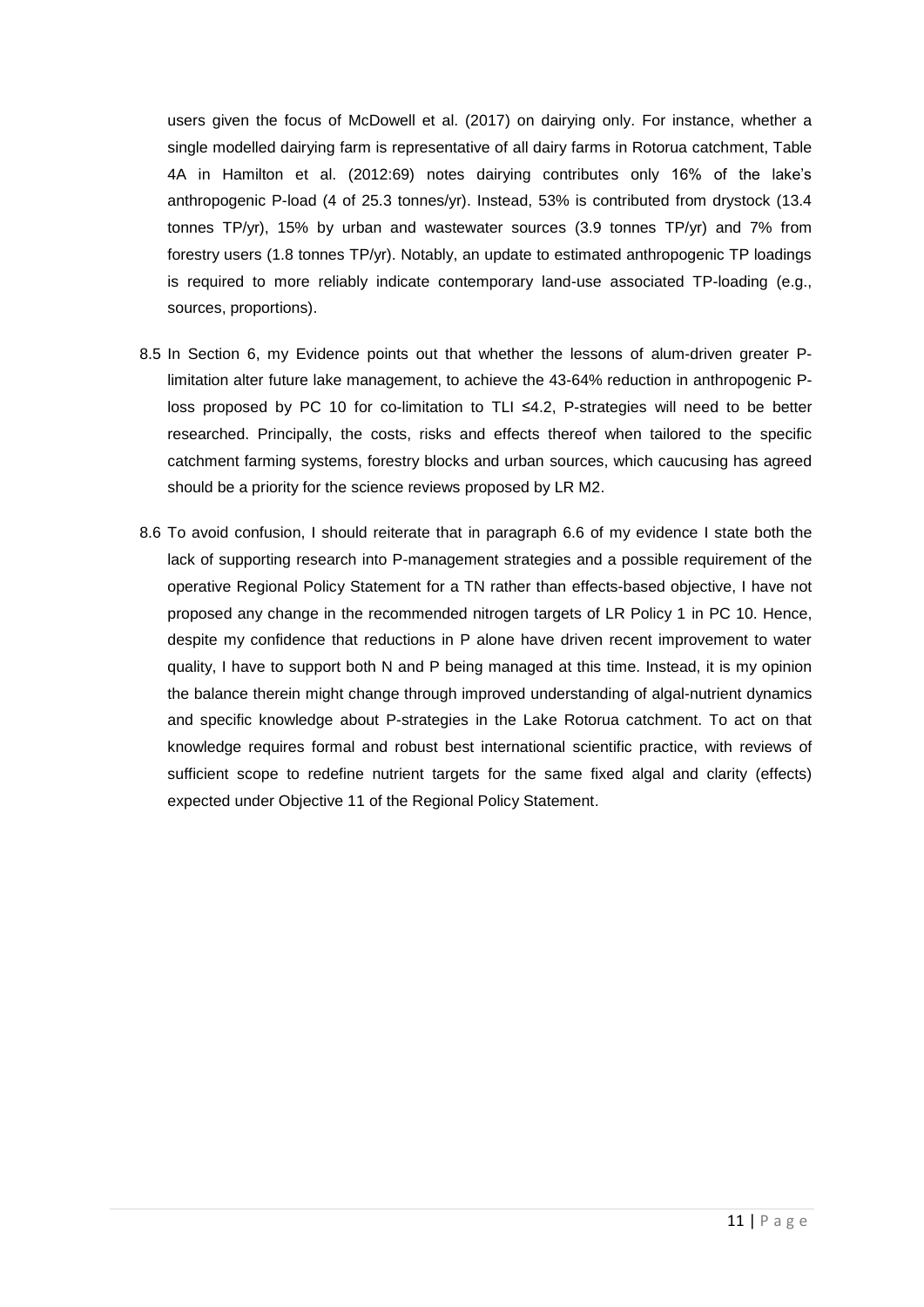#### **FIGURES REFERRED TO IN EVIDENCE**

Figure 4.1 from Abell et al (2012) – deconstructed time-series showing the "long-term trend" for improvement beginning in 2003 for TP and Chl-a at Site 2 (Lake Rotorua). Note less distinct response of TN even after alum dosing began in 2006 supporting its reduction only after and through Plimitation of algae. Referred to in Paragraph 6.3.



Figure 4.1 Decomposed time-series components for site 2 amongst TLI parameters for the period 17/10/2001-17/10/2012 (units: TP, chl a and TN = mg/m<sup>-3</sup>; Secchi depth = m). Daily observations of surface water quality (0-6 m depth) are plotted as the uppermost graph of each TLI parameter, followed by the seasonal component (12-month period), long-term trend (loess smoothed) and residuals in corresponding units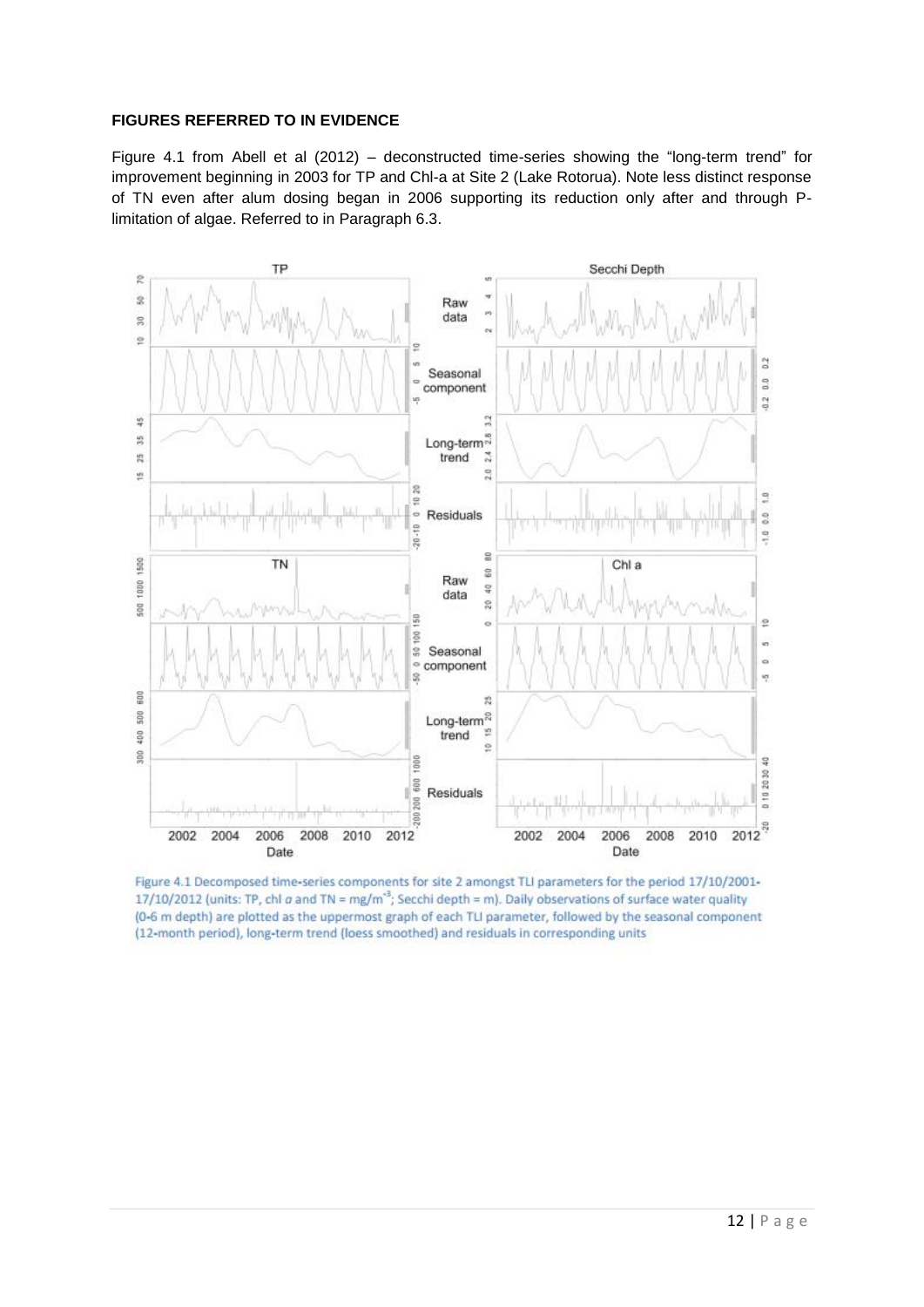Figure 4.2 from Abell et al (2012) – deconstructed time-series showing the "long-term trend" for improvement beginning in 2003 for TP and Chl-a at Site 5 (Lake Rotorua). Note later response of TN after alum dosing began in 2006 supporting its reduction only after and through P-limitation of algae. Referred to in Paragraph 6.3.



Figure 4.2 Decomposed time-series components for site 5 amongst TLI parameters for the period 17/10/2001-17/10/2012 (units: TP, chl  $\alpha$  and TN = mg/m<sup>-3</sup>; Secchi depth = m). Daily observations of surface water quality (0-6 m depth) are plotted as the uppermost graph of each TLI parameter, followed by the seasonal component (12-month period), long-term trend (loess smoothed) and residuals in corresponding units